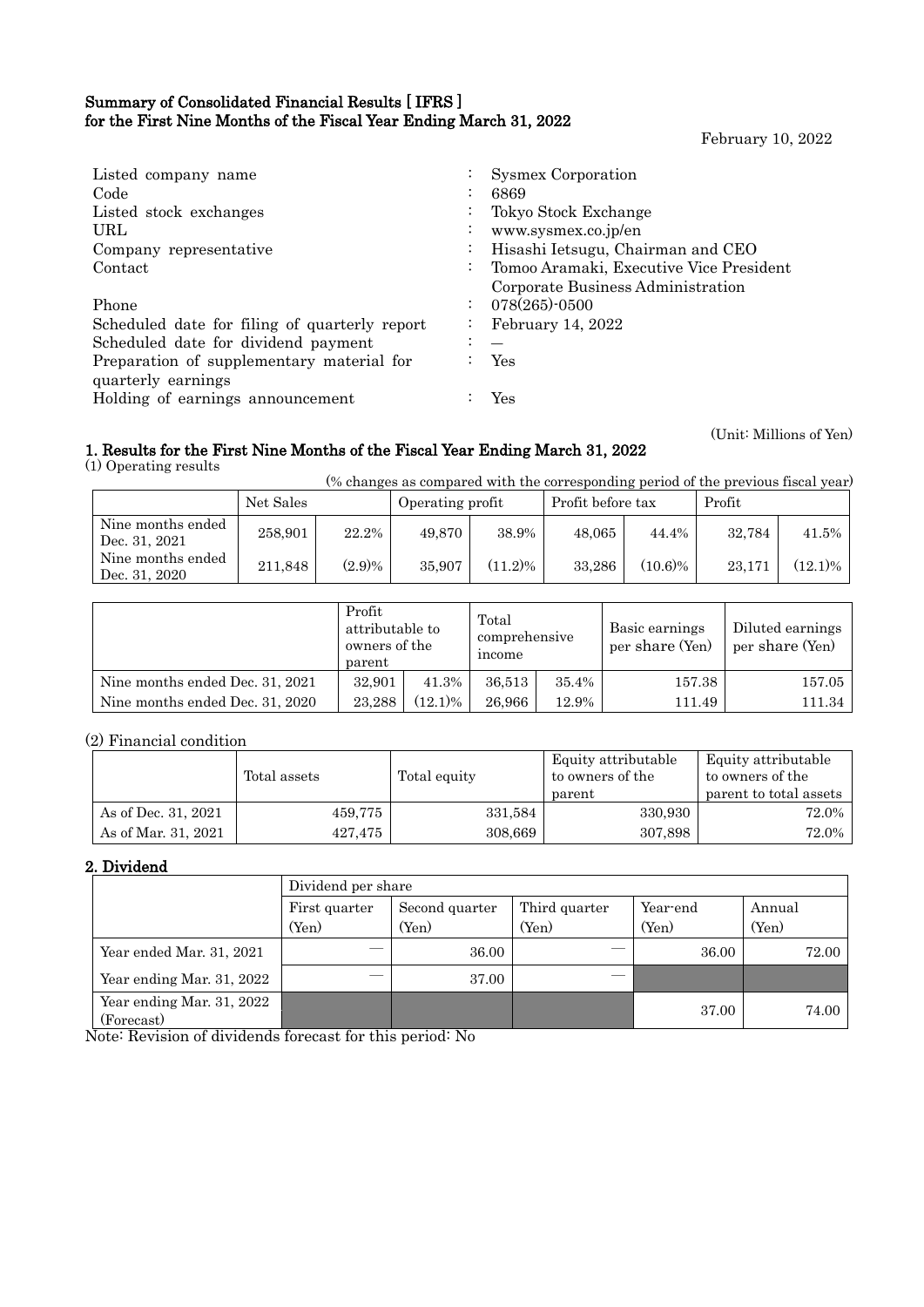## 3. Financial Forecast for the Year Ending March 31, 2022

|                              |         |                  |        |                   |        |                                                |        | (% changes as compared with the previous fiscal year) |        |
|------------------------------|---------|------------------|--------|-------------------|--------|------------------------------------------------|--------|-------------------------------------------------------|--------|
| Net Sales                    |         | Operating profit |        | Profit before tax |        | Profit attributable to<br>owners of the parent |        | Basic earnings<br>per share (Yen)                     |        |
| Year ending<br>Mar. 31, 2022 | 360,000 | 18.0%            | 66,000 | 27.4%             | 63,000 | 31.2%                                          | 44.000 | 32.8%                                                 | 210.44 |

Note: Revision of financial forecast for this period: No

### 4. Other Information

- (1) Changes in significant consolidated subsidiaries (which resulted in changes in scope of consolidation): No
- (2) Changes in accounting policies and accounting estimates
	- 1) Changes in accounting policies required by IFRS: No
	- 2) Other changes in accounting policies: No
	- 3) Changes in accounting estimates: No
- (3) Number of outstanding stock (common stock)
	- 1) Number of outstanding stock at the end of each fiscal period (including treasury stock): 209,640,632 shares as of Dec. 31, 2021; 209,443,232 shares as of Mar. 31, 2021
	- 2) Number of treasury stock at the end of each fiscal period:
	- 447,083 shares as of Dec. 31, 2021; 446,876 shares as of Mar. 31, 2021
	- 3) Average number of outstanding stock for each period (cumulative):

209,056,923 shares for the nine months ended Dec. 31, 2021

208,881,059 shares for the nine months ended Dec. 31, 2020

Note: Quarterly summaries of financial results are excluded from quarterly reviews.

\* Explanation regarding the appropriate use of financial forecast and other information

- 1. Basic earnings per share have been revised from the figures indicated in the consolidated financial forecast announced on November 10, 2021, in accordance with changes in the number of shares of outstanding stock and treasury stock. No other figures in the financial forecast have been revised.
- 2. The forecasts and future projections contained herein have been prepared on the basis of rational decisions given the information available as of the date of announcement of this document. These forecasts do not represent a commitment by the Company, and actual performance may differ substantially from forecasts for a variety of reasons. Please refer to "3) Consolidated financial forecast" within "1. Qualitative information on quarterly financial results" on page 4 of the attachment to this document for cautionary statements concerning the conditions and performance forecasts that serve as the basis for these forecasts.
- 3. Supplementary financial materials (in Japanese and English) will be posted on the Sysmex website on Thursday, February 10, 2022.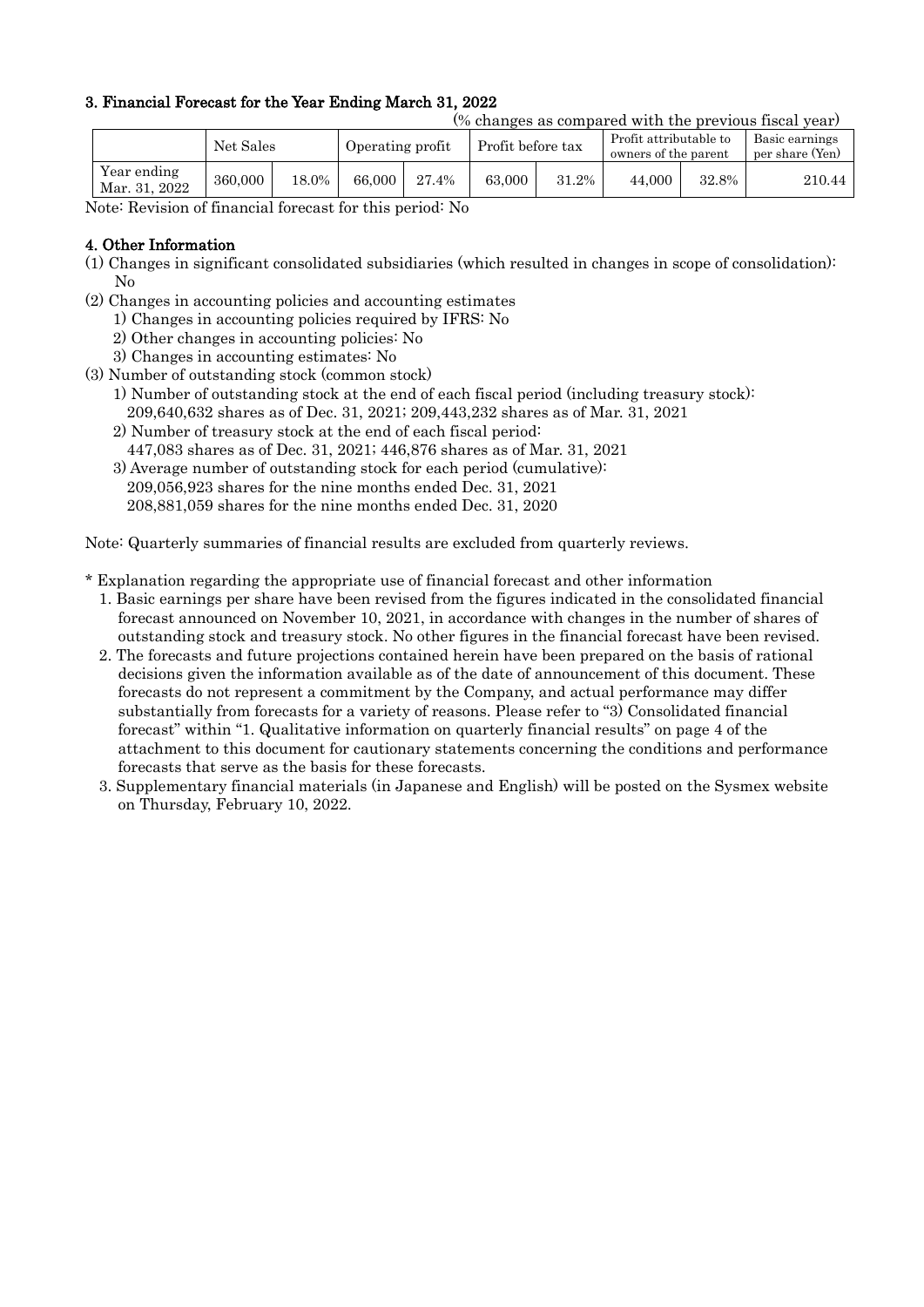# Content of Supplementary Materials

| 1. Qualitative information on quarterly financial results                   | $\overline{2}$ |
|-----------------------------------------------------------------------------|----------------|
| 1) Operating performance analysis                                           | $\overline{2}$ |
| 2) Financial conditions analysis                                            | $\overline{4}$ |
| 3) Consolidated financial forecast                                          | $\overline{4}$ |
| 2. Condensed quarterly consolidated financial statements and notes          | 5              |
| 1) Condensed quarterly consolidated statement of financial position         | 5              |
| 2) Condensed quarterly consolidated statement of income                     | 7              |
| 3) Condensed quarterly consolidated statement of other comprehensive income | 8              |
| 4) Condensed quarterly consolidated statement of changes in equity          | 9              |
| 5) Condensed quarterly consolidated statement of cash flows                 | 11             |
| 6) Notes to the condensed quarterly consolidated financial statements       | 12             |
| 1. Notes related to the going concern assumption                            | 12             |
| 2. Segment information                                                      | 12             |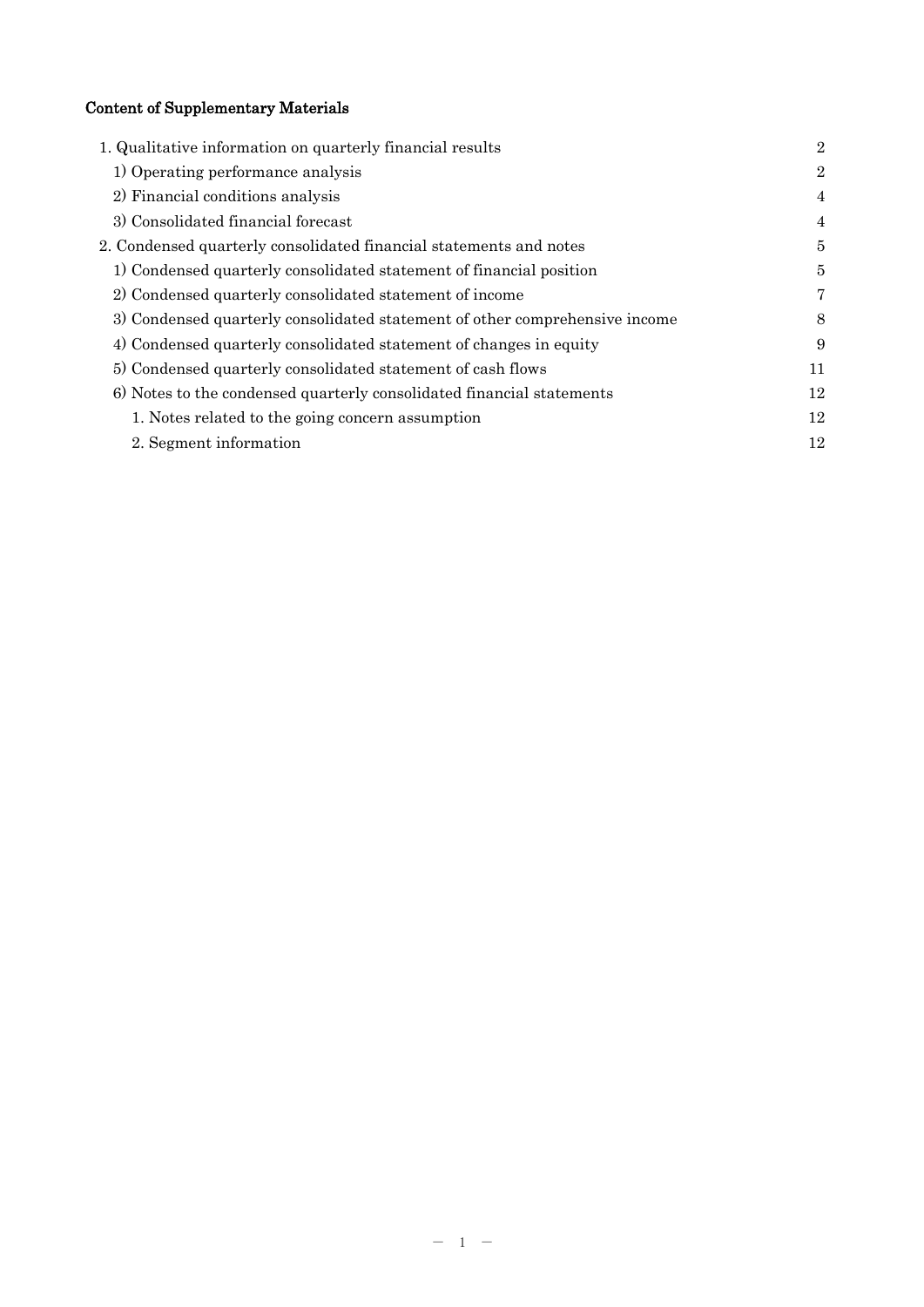#### 1. Qualitative information on quarterly financial results

1) Operating performance analysis

Future-related information contained in the text below is based on the judgement as of the end of the fiscal period under review.

During the first nine months of the fiscal year ending March 31, 2022, the Japanese economy was characterized by signs of an upturn in social activity and personal consumption, as COVID-19 vaccinations increased, and a nationwide emergency declaration was lifted as the number of new infections dropped. However, in the second half of this period, consumer confidence again ebbed due to the emergence of a new mutant strain (the Omicron variant). Overseas, the overall trend is toward recovery, although the situation varies by country and region. Even so, the outlook remains uncertain due to such factors as a shift toward tighter monetary policy in the United States and concerns of an economic slowdown fueled by debt problems in China and energy-related issues.

On the healthcare front, we are seeing major changes in the healthcare environment due to the COVID-19 pandemic, as well as an aging society and increasingly diverse health and medical needs. In Japan, expectations are mounting for new medical services to address the "new normal," such as resolving the pressure on medical systems when the number of infections rises, stable supplies of necessary supplies and a response to digitalization in the medical field. Looking overseas, aging populations in developed countries are driving demand for the moderation of medical systems. In emerging markets, healthcare demand is increasing, and demand is rising for higher levels of healthcare quality, service enhancements and preventive medicine. As a result, we are seeing rapid advances in the application of artificial intelligence, big data analysis and other leading-edge technologies, which are expected to provide further opportunities for growth.

Against this backdrop, Sysmex continued to expand its product portfolio in the hematology field. We launched a next-generation flagship model, XR-Series Automated Hematology Analyzer, and a compact three-part differential model, the XQ-Series Automated Hematology Analyzer in Japan. We are moving forward with a gradual global sales rollout as we receive regulatory approval in individual countries. We aim to contribute optimization of laboratory operations according to regional characteristics and facilities' needs.

As an initiative toward the realization of personalized medicine, Sysmex submitted an application for manufacturing and marketing approval with the Pharmaceuticals and Medical Devices Agency (PMDA) for an assay kit to measure amyloid beta (Aβ) in the blood using its automated immunoassay system, HISCL-5000/HISCL-800. Alzheimer's disease is thought to be caused by the accumulation of a protein called Aβ in the brain, which causes damage to nerve cells. By providing an assay kit that assists in identifying the accumulation of Aβ in the brain, we aim to reduce the burden on patients and create an environment that allows them to start treatment as soon as possible.

In a new initiative on the logistics front, Sysmex and Yamato Transport Co., Ltd. have started dry ice-free transportation of reagents for gene testing in consolidated cargo at the ultralow temperature range of minus 70 degrees Celsius. This model is revolutionary because it is both eco-friendly and cost effective for long-distance transportation of pharmaceutical and other products that require strict quality and temperature control, without using dry ice. Going forward, we will leverage this model, expanding the list of products for transportation and the delivery service area to realize a sustainable cold chain for pharmaceutical products, thus providing quality and stable product supply to medical professionals.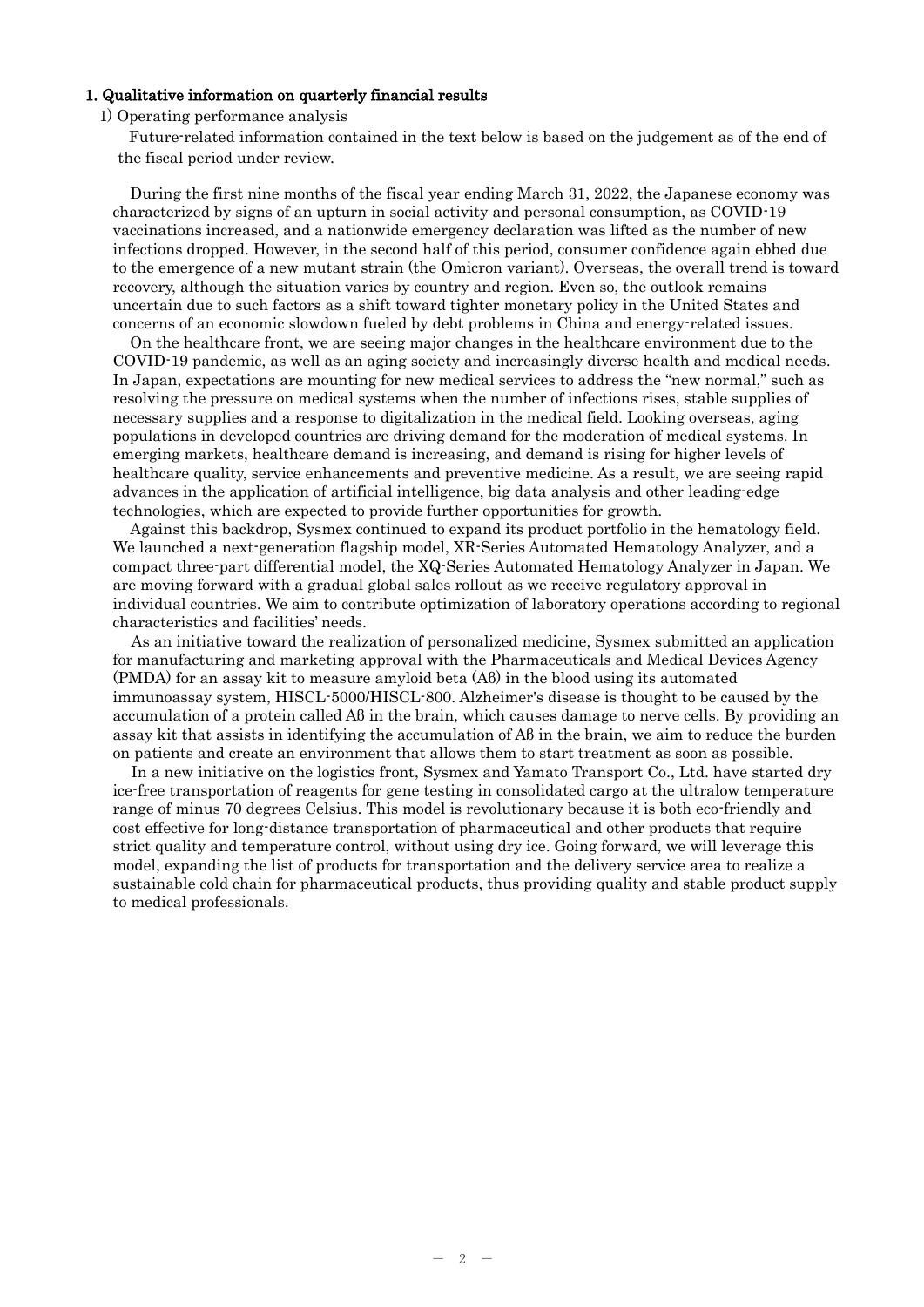|                   |              |                             | Nine months ended<br>December 31, 2020 | Nine months ended<br>December 31, 2021 | YoY<br>(Previous              |                |
|-------------------|--------------|-----------------------------|----------------------------------------|----------------------------------------|-------------------------------|----------------|
|                   |              | Amount<br>(Millions of yen) | Percentage of<br>total $(\%)$          | Amount<br>(Millions of yen)            | Percentage of<br>total $(\%)$ | $period = 100$ |
| Japan             |              | 33,295                      | 15.7                                   | 39,283                                 | 15.1                          | 118.0          |
|                   | Americas     | 45,637                      | 21.6                                   | 59,275                                 | 22.9                          | 129.9          |
|                   | <b>EMEA</b>  | 59,589                      | 28.1                                   | 76,184                                 | 29.4                          | 127.8          |
|                   | China        | 56,393                      | 26.6                                   | 62,792                                 | 24.3                          | 111.3          |
|                   | Asia Pacific | 16,933                      | 8.0                                    | 21,366                                 | 8.3                           | 126.2          |
| Overseas subtotal |              | 178,553                     | 84.3                                   | 219,618                                | 84.9                          | 123.0          |
| Total             |              | 211,848                     | 100.0                                  | 258,901                                | 100.0                         | 122.2          |

Net sales by destination

In Japan, sales rose for hemostasis and immunochemistry reagents related to COVID-19 testing, as did sales of instruments and reagents in the life science field. Sales of medical robotics instruments also grew. As a result, sales in Japan rose 18.0% year on year, to ¥39,283 million.

Overseas, testing demand recovered from the previous corresponding period, when demand was affected by COVID-19. Reagent sales rose as a result, mainly in the hematology and urinalysis fields. In addition, the impact of yen depreciation. Consequently, overseas sales increased 23.0% year on year, to ¥219,618 million. The overseas sales ratio rose 0.6 percentage point, to 84.9%.

Selling, general and administrative (SG&A) expenses expanded 15.6%, to ¥67,256 million, owing to a partial resumption of sales activities that had been constrained across all regions in the previous corresponding period.

As a result, during the first nine months of the fiscal year ending March 31, 2022, the Group recorded consolidated net sales of ¥258,901 million, up 22.2% year on year. Operating profit rose 38.9%, to ¥49,870 million; profit before tax surged 44.4%, to ¥48,065 million, and profit attributable to owners of the parent expanded 41.3%, to ¥32,901 million.

#### Performance by segment

#### (1) Japan

Sales rose for hemostasis and immunochemistry reagents related to COVID-19 testing, as did sales of instruments and reagents in the life science field. Sales of medical robotics instruments also grew. As a result, sales in Japan rose 16.6% year on year, to ¥42,170 million.

On the profit front, performance was affected by higher SG&A and R&D expenses, but gross profit increased due to higher sales and an improvement in the cost of sales ratio. Accordingly, segment profit (operating profit) rose 26.9%, to ¥27,630 million.

### (2) Americas

In North America, sales of instruments, reagents and maintenance services increased in the hematology field due to a resurgence in testing demand and sales increase of instruments. Along with the alliance with Siemens Healthcare Diagnostics Inc., sales of instruments, reagents and maintenance services increased in the urinalysis field. As a result, sales in the region grew 31.7%, to ¥55,848 million.

Segment profit (operating profit) grew 208.0%, to ¥2,955 million. Although SG&A expenses increased, this performance was attributable to higher sales and gross profit, stemming from an improved cost of sales ratio.

#### (3) EMEA

Sales of instruments and reagents increased in the fields of hematology, urinalysis and hemostasis, due to a resurgence in testing demand and the acquisition of bids in Russia, Middle East and Eastern Europe. Sales of purchased antibody testing kits related to the COVID-19 pandemic also grew. As a result, sales were ¥76,936 million, up 27.9% year on year.

Segment profit (operating profit) grew 62.2%, to ¥12,172 million, despite higher SG&A expenses, due to increased sales and higher gross profit, stemming from an improved cost of sales ratio.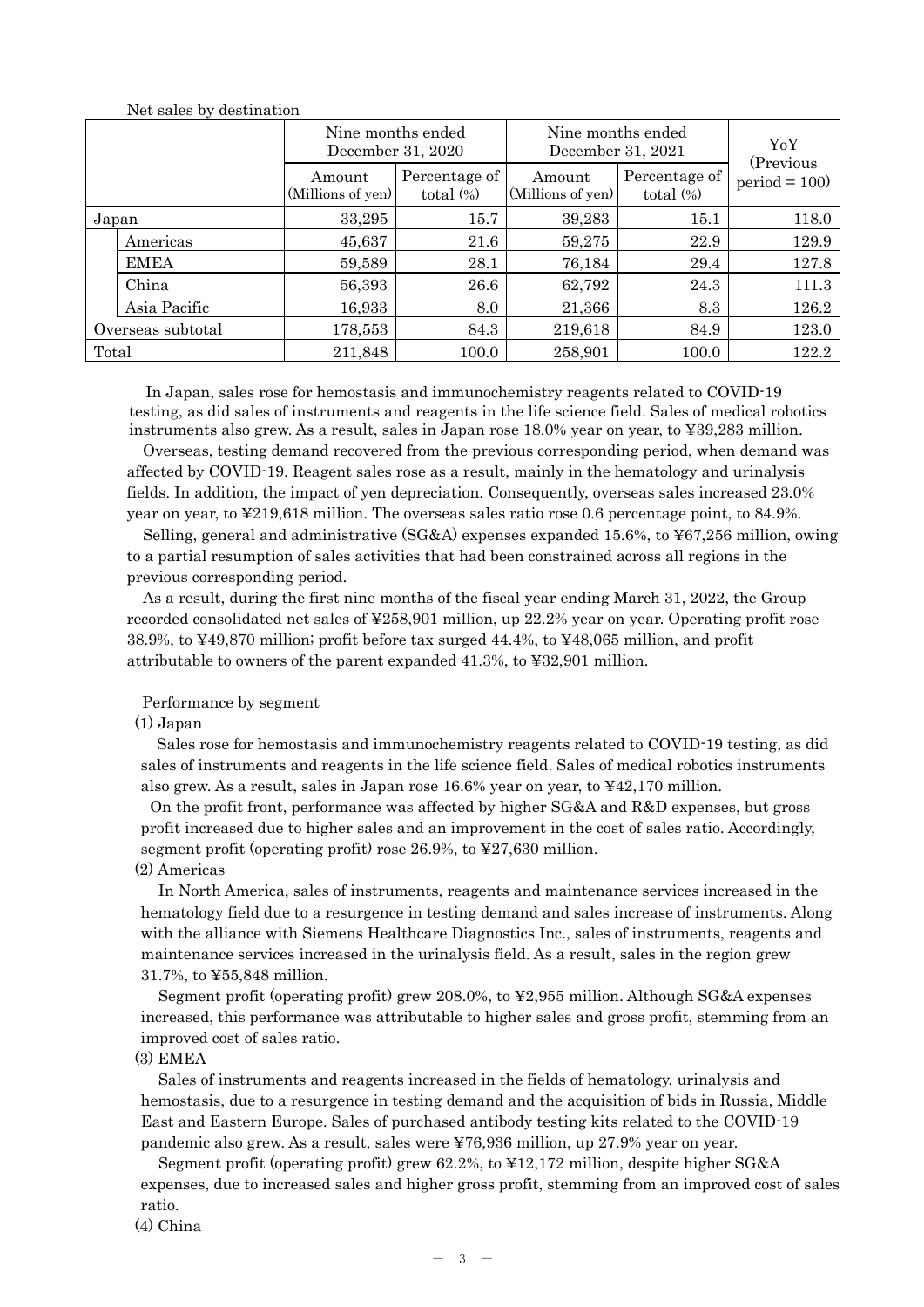Sales were ¥62,738 million, up 11.4% year on year. Sales of hematology, urinalysis, hemostasis and immunochemistry reagents increased, due to a resurgence in testing demand and the positive impact of yen depreciation.

Segment profit (operating profit) grew 142.1%, to ¥7,389 million, despite higher SG&A expenses, due to increased sales and higher gross profit, stemming from an improved cost of sales ratio.

#### (5) Asia Pacific

Sales of hematology and urinalysis reagents increased, due to a resurgence in testing demand. In South Asia, instrument sales increased in the hematology field due to the acquisition of bids in India. In India and Southeast Asia, sales of hemostasis instrument and reagents increased. As a result, sales were ¥21,208 million, up 26.0% year on year.

Segment profit (operating profit) grew 73.6%, to ¥2,993 million, despite higher SG&A expenses, due to increased sales and higher gross profit, stemming from an improved cost of sales ratio.

#### 2) Financial conditions analysis

(1) Financial conditions

As of December 31, 2021, total assets amounted to ¥459,775 million, up ¥32,300 million from March 31, 2021. As main factors, inventories rose ¥16,384 million, intangible assets were up ¥11,024 million, and cash and cash equivalents were up ¥6,977 million, while other non-current assets fell ¥5,866 million.

Meanwhile, total liabilities as of December 31, 2021 were ¥128,191 million, up ¥9,385 million from March 31, 2021. Principal increases included trade and other payables, which rose ¥3,883 million, income taxes payable, which rose ¥3,092 million and other non-current liabilities, which rose ¥2,611 million, while accrued bonuses decreased ¥1,935 million.

Total equity came to ¥331,584 million, up ¥22,915 million from March 31, 2021. Among principal reasons, retained earnings rose ¥17,643 million, and other components of equity increased ¥3,729 million. Equity attributable to owners of the parent to total assets amounted to 72.0% on December 31, 2021, the same level as on March 31, 2021.

#### (2) Cash flows

As of December 31, 2021, cash and cash equivalents amounted to ¥73,445 million, up ¥6,977 million from March 31, 2021.

Cash flows from various activities during the first nine months of the fiscal year are described in more detail below.

#### (Cash flows from operating activities)

Net cash provided by operating activities was ¥50,947 million, up ¥11,195 million from the first nine months of the previous fiscal year. As principal factors, profit before tax provided ¥48,065 million (¥14,779 million more than in the corresponding period of the preceding year), depreciation and amortization provided  $\text{\textless}21,197$  million ( $\text{\textless}2320$  million more than in the corresponding period of the preceding year). An increase in inventories used ¥15,946 million (up ¥14,668 million), an income taxes paid amounted to ¥12,080 million (up ¥419 million).

(Cash flows from investing activities)

Net cash used in investing activities was ¥26,675 million (up ¥3,595 million). Among major factors, purchases of property, plant and equipment used  $\frac{10,179}{10,179}$  million (up  $\frac{12,679}{10,179}$  million), and purchases of intangible assets used  $\text{\textsterling}14,465$  million (up  $\text{\textsterling}2,421$  million).

(Cash flows from financing activities)

Net cash used in financing activities was ¥18,869 million (down ¥556 million). This was mainly due to dividends paid of ¥15,258 million (up ¥220 million).

#### 3) Consolidated financial forecast

The Company maintains its consolidated financial forecasts, as announced on November 10, 2021.

These forecasts are based on information available as of the date of this release. Actual results may differ materially from these forecast due to unforeseen factors and future events.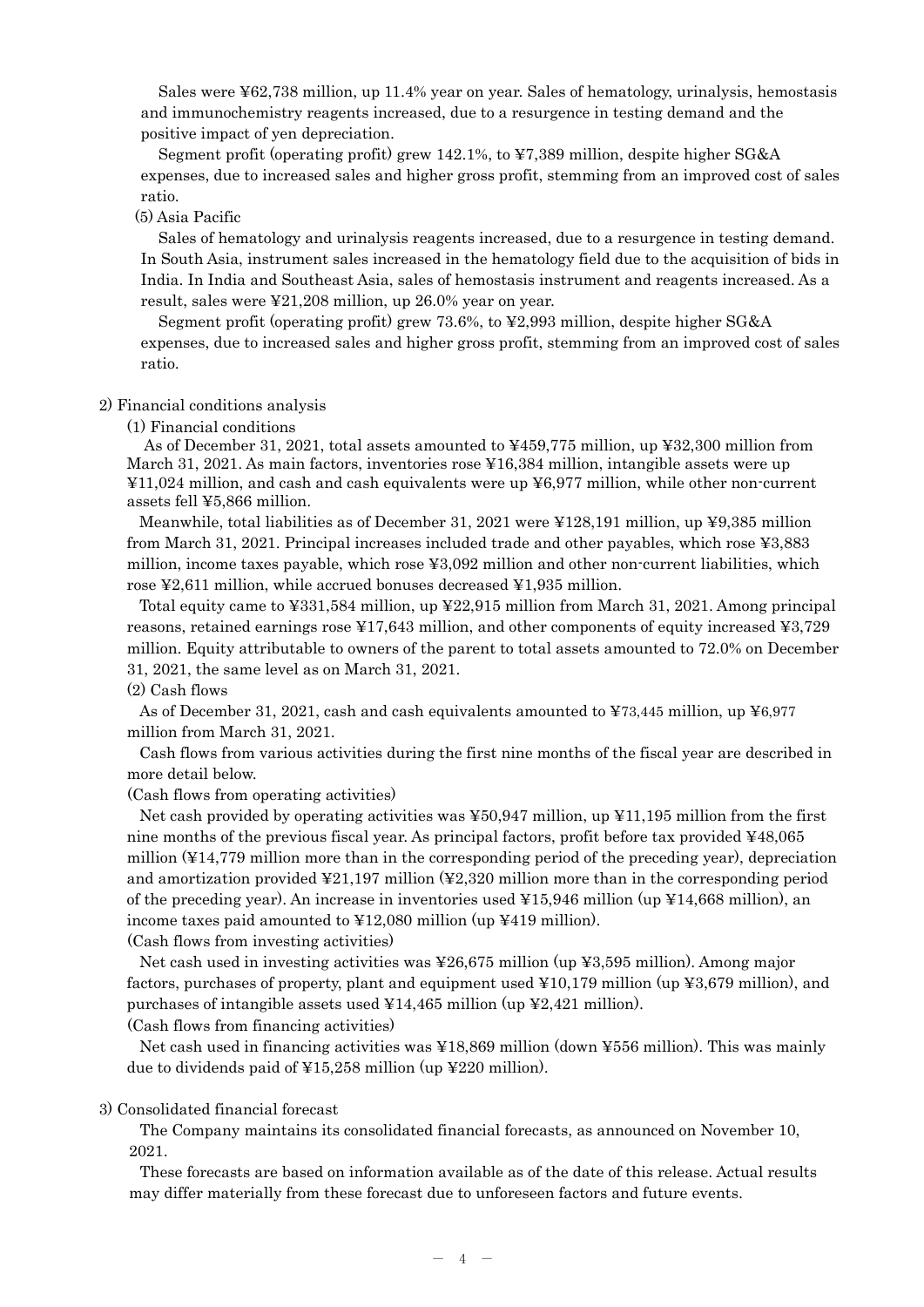# 2. Condensed quarterly consolidated financial statements and notes

1) Condensed quarterly consolidated statement of financial position

|                                                      |                         | (Unit: Millions of yen)    |
|------------------------------------------------------|-------------------------|----------------------------|
|                                                      | As of<br>March 31, 2021 | As of<br>December 31, 2021 |
| Assets                                               |                         |                            |
| Current assets                                       |                         |                            |
| Cash and cash equivalents                            | 66,467                  | 73,445                     |
| Trade and other receivables                          | 100,641                 | 100,456                    |
| Inventories                                          | 46,985                  | 63,370                     |
| Other short-term financial assets                    | 1,105                   | 1,044                      |
| Income taxes receivable                              | 909                     | 598                        |
| Other current assets                                 | 14,723                  | 17,570                     |
| Total current assets                                 | 230,833                 | 256,486                    |
| Non-current assets                                   |                         |                            |
| Property, plant and equipment                        | 96,140                  | 94,984                     |
| Goodwill                                             | 12,433                  | 12,569                     |
| Intangible assets                                    | 46,840                  | 57,865                     |
| Investments accounted for using the<br>equity method | 1,093                   | 1,014                      |
| Trade and other receivables                          | 15,202                  | 15,139                     |
| Other long-term financial assets                     | 7,945                   | 9,273                      |
| Asset for retirement benefits                        | 923                     | 938                        |
| Other non-current assets                             | 9,337                   | 3,471                      |
| Deferred tax assets                                  | 6,724                   | 8,031                      |
| Total non-current assets                             | 196,641                 | 203,289                    |
| Total assets                                         | 427,475                 | 459,775                    |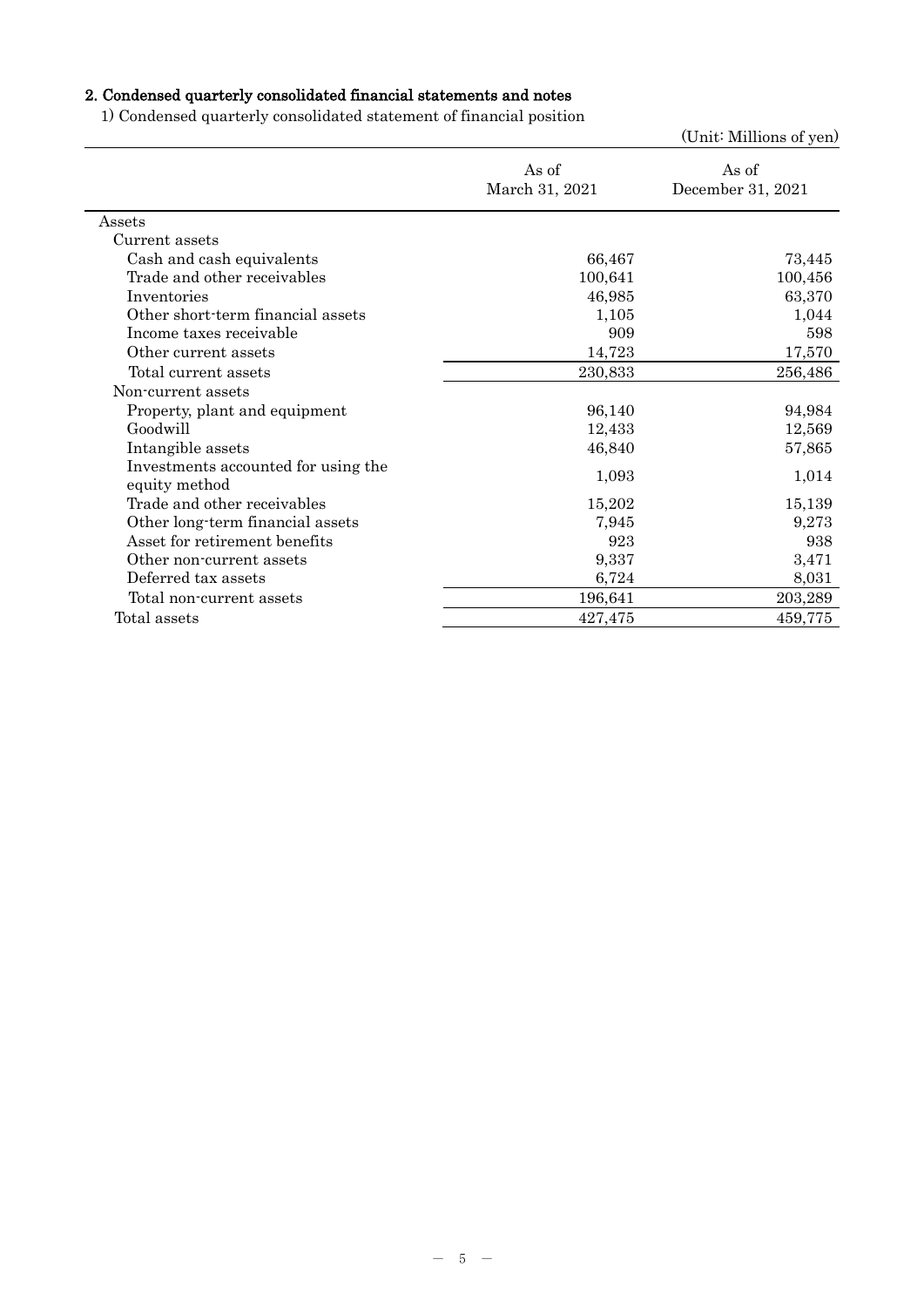|                                                      |                         | /Oliit. Millimiis of <i>Aen</i> |
|------------------------------------------------------|-------------------------|---------------------------------|
|                                                      | As of<br>March 31, 2021 | As of<br>December 31, 2021      |
| Liabilities and equity                               |                         |                                 |
| Liabilities                                          |                         |                                 |
| Current liabilities                                  |                         |                                 |
| Trade and other payables                             | 34,159                  | 38,043                          |
| Lease liabilities                                    | 5,783                   | 5,730                           |
| Other current financial liabilities                  | 1,529                   | 753                             |
| Income taxes payable                                 | 6,563                   | 9,656                           |
| Provisions                                           | 1,002                   | 1,106                           |
| Contract liabilities                                 | 12,168                  | 11,097                          |
| Accrued expenses                                     | 14,227                  | 15,538                          |
| Accrued bonuses                                      | 8,508                   | 6,572                           |
| Other current liabilities                            | 5,964                   | 8,104                           |
| Total current liabilities                            | 89,907                  | 96,604                          |
| Non-current liabilities                              |                         |                                 |
| Lease liabilities                                    | 16,178                  | 15,210                          |
| Other non-current financial liabilities              | 108                     | 72                              |
| Liability for retirement benefits                    | 1,071                   | 1,168                           |
| Provisions                                           | 265                     | 271                             |
| Other non-current liabilities                        | 4,060                   | 6,672                           |
| Deferred tax liabilities                             | 7,212                   | 8,193                           |
| Total non-current liabilities                        | 28,898                  | 31,587                          |
| Total liabilities                                    | 118,806                 | 128,191                         |
| Equity                                               |                         |                                 |
| Equity attributable to owners of the parent          |                         |                                 |
| Capital stock                                        | 13,229                  | 14,034                          |
| Capital surplus                                      | 19,581                  | 20,439                          |
| Retained earnings                                    | 279,477                 | 297,120                         |
| Treasury stock                                       | (307)                   | (310)                           |
| Other components of equity                           | (4,082)                 | (353)                           |
| Total equity attributable to owners of the<br>parent | 307,898                 | 330,930                         |
| Non-controlling interests                            | 771                     | 654                             |
| Total equity                                         | 308,669                 | 331,584                         |
| Total liabilities and equity                         | 427,475                 | 459,775                         |
|                                                      |                         |                                 |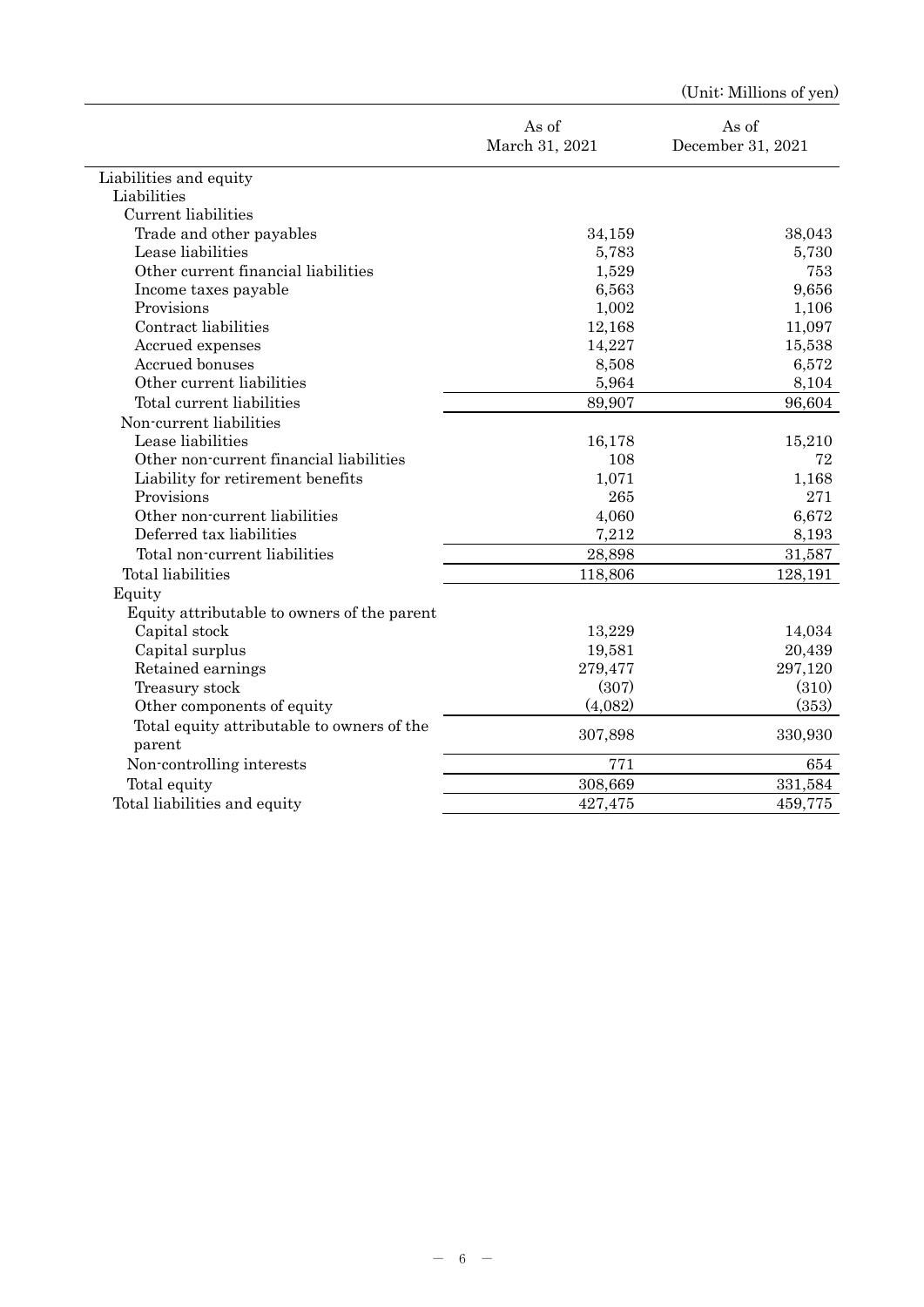# 2) Condensed quarterly consolidated statement of income

|                                                                               | Nine months ended<br>December 31, 2020 | Nine months ended<br>December 31, 2021 |
|-------------------------------------------------------------------------------|----------------------------------------|----------------------------------------|
| Net sales                                                                     | 211,848                                | 258,901                                |
| Cost of sales                                                                 | 103,243                                | 121,524                                |
| Gross profit                                                                  | 108,605                                | 137,377                                |
| Selling, general and administrative<br>expenses                               | 58,204                                 | 67,256                                 |
| Research and development expenses                                             | 15,273                                 | 18,315                                 |
| Other operating income                                                        | 1,198                                  | 1,121                                  |
| Other operating expenses                                                      | 418                                    | 3,056                                  |
| Operating profit                                                              | 35,907                                 | 49,870                                 |
| Financial income                                                              | 241                                    | 446                                    |
| Financial expenses                                                            | 615                                    | 609                                    |
| Share of profit (loss) of associates accounted<br>for using the equity method | (1,599)                                | (2,084)                                |
| Foreign exchange gain (loss)                                                  | (648)                                  | 442                                    |
| Profit before tax                                                             | 33,286                                 | 48,065                                 |
| Income taxes expenses                                                         | 10,114                                 | 15,281                                 |
| Profit                                                                        | 23,171                                 | 32,784                                 |
| Profit attributable to                                                        |                                        |                                        |
| Owners of the parent                                                          | 23,288                                 | 32,901                                 |
| Non-controlling interests                                                     | (117)                                  | (117)                                  |
| Profit                                                                        | 23,171                                 | 32,784                                 |
|                                                                               |                                        | (Unit: Yen)                            |
| Earnings per share                                                            |                                        |                                        |
| <b>Basic</b>                                                                  | 111.49                                 | 157.38                                 |
| Diluted                                                                       | 111.34                                 | 157.05                                 |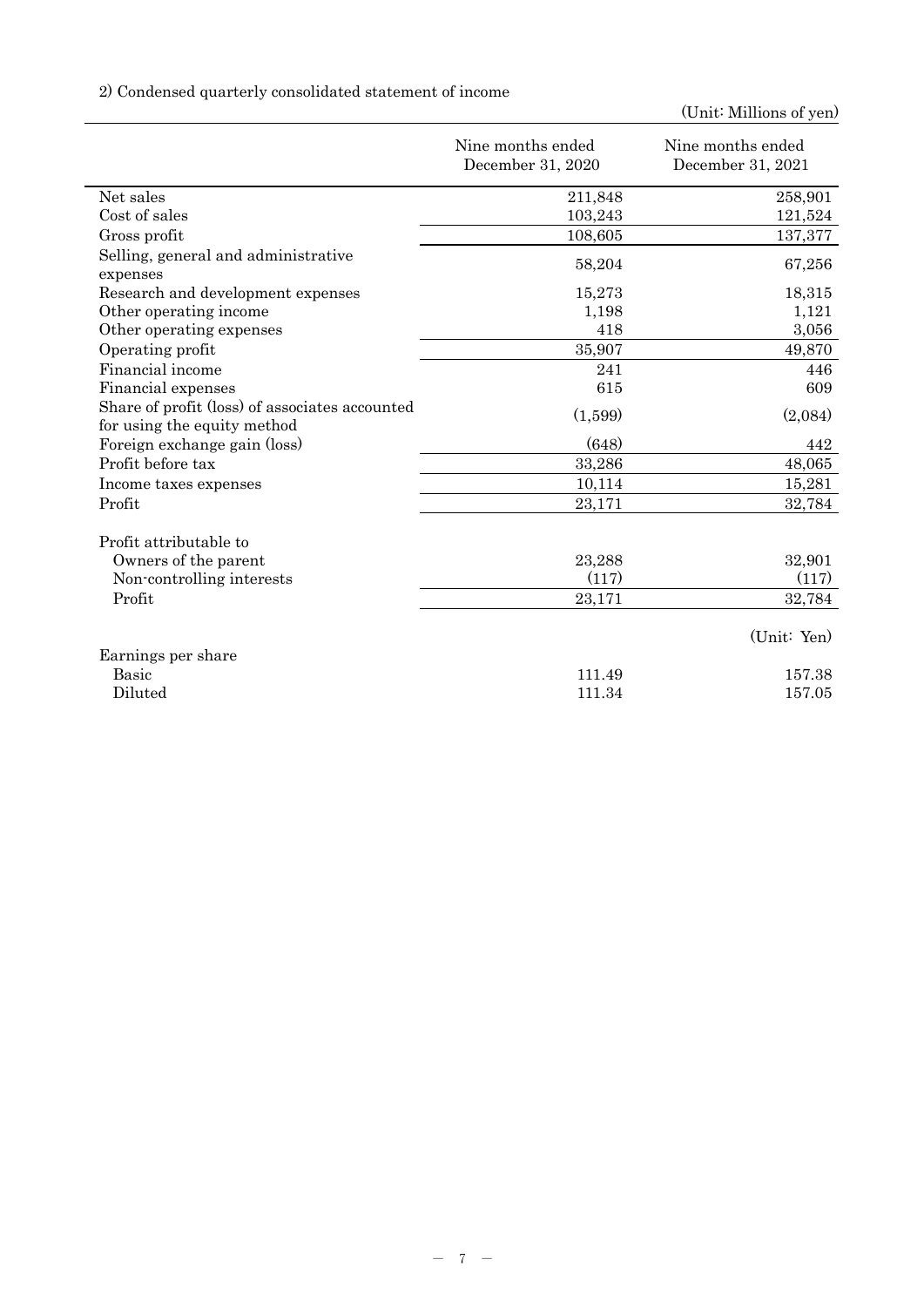|  |  |  | 3) Condensed quarterly consolidated statement of other comprehensive income |  |
|--|--|--|-----------------------------------------------------------------------------|--|
|  |  |  |                                                                             |  |

|                                                                  | Nine months ended<br>December 31, 2020 | Nine months ended<br>December 31, 2021 |  |
|------------------------------------------------------------------|----------------------------------------|----------------------------------------|--|
| Profit                                                           | 23,171                                 | 32,784                                 |  |
| Other comprehensive income                                       |                                        |                                        |  |
| Items that will not be reclassified                              |                                        |                                        |  |
| subsequently to profit or loss                                   |                                        |                                        |  |
| Net gain (loss) on financial assets                              |                                        |                                        |  |
| measured at fair value through other<br>comprehensive income     | 254                                    | (217)                                  |  |
| Total                                                            | 254                                    | (217)                                  |  |
| Items that may be reclassified<br>subsequently to profit or loss |                                        |                                        |  |
| Exchange differences on translation of<br>foreign operations     | 3,569                                  | 3,945                                  |  |
| Share of other comprehensive                                     |                                        |                                        |  |
| income of investments accounted for<br>using the equity method   | (29)                                   | $\theta$                               |  |
| Total                                                            | 3,540                                  | 3,946                                  |  |
| Total other comprehensive income                                 | 3,794                                  | 3,729                                  |  |
| Comprehensive income                                             | 26,966                                 | 36,513                                 |  |
| Comprehensive income attributable to                             |                                        |                                        |  |
| Owners of the parent                                             | 27,083                                 | 36,630                                 |  |
| Non-controlling interests                                        | (117)                                  | (117)                                  |  |
| Comprehensive income                                             | 26,966                                 | 36,513                                 |  |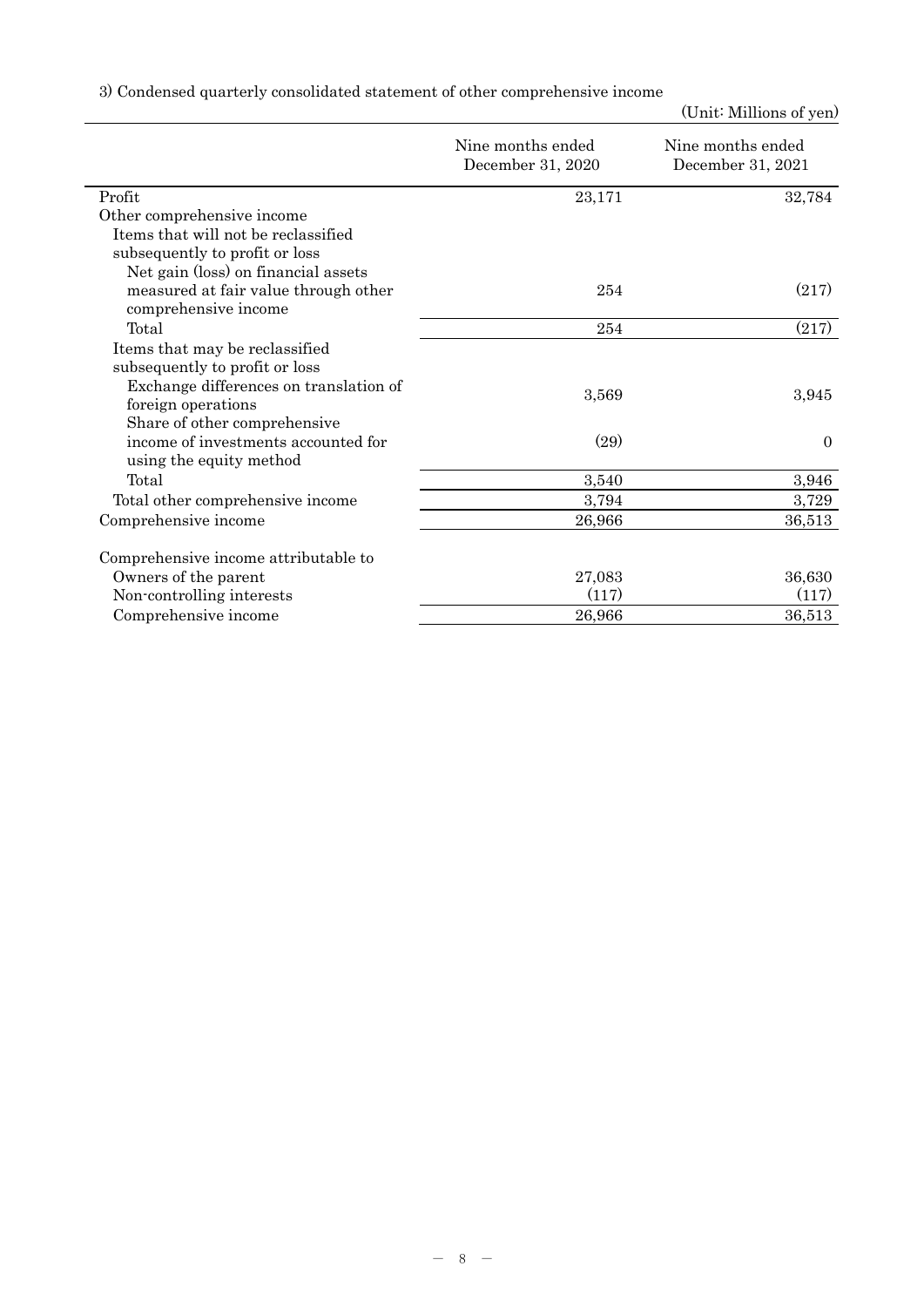4) Condensed quarterly consolidated statement of changes in equity Nine months ended December 31, 2020

|                                                                                       |                          | Equity attributable to owners of the parent |                                                       |              |                           |                  |                                  |                 |
|---------------------------------------------------------------------------------------|--------------------------|---------------------------------------------|-------------------------------------------------------|--------------|---------------------------|------------------|----------------------------------|-----------------|
|                                                                                       | Capital<br>stock         |                                             | Capital Retained Treasury compone<br>surplus earnings | stock        | Other<br>nts of<br>equity | Total            | Non-<br>controlling<br>interests | Total<br>equity |
| As of April 1, 2020                                                                   | 12,877                   | 18,487                                      | 261,321                                               | (306)        | (14, 697)                 | 277,683          | 663                              | 278,347         |
| Profit                                                                                |                          |                                             | 23,288                                                |              |                           | 23,288           | (117)                            | 23,171          |
| Other comprehensive<br>income                                                         |                          |                                             |                                                       |              | 3,794                     | 3,794            | $\boldsymbol{0}$                 | 3,794           |
| Comprehensive income                                                                  | $\overline{\phantom{0}}$ |                                             | 23,288                                                |              | 3,794                     | 27,083           | (117)                            | 26,966          |
| Exercise of warrants                                                                  | 258                      | 144                                         |                                                       |              |                           | 403              |                                  | 403             |
| Share-based payment<br>transactions                                                   |                          | 674                                         |                                                       |              |                           | 674              |                                  | 674             |
| Cash dividends                                                                        |                          |                                             | (15,037)                                              |              |                           | (15,037)         |                                  | (15,037)        |
| Purchase of treasury<br>stock                                                         |                          |                                             |                                                       | (1)          |                           | (1)              |                                  | (1)             |
| Disposal of treasury<br>stock                                                         |                          | $\overline{0}$                              |                                                       | $\mathbf{0}$ |                           | $\boldsymbol{0}$ |                                  | $\mathbf{0}$    |
| Transfer to retained<br>earnings                                                      |                          |                                             | (5)                                                   |              | $\bf 5$                   |                  |                                  |                 |
| Establishment of<br>subsidiary with non-<br>controlling interests                     |                          |                                             |                                                       |              |                           |                  | 49                               | 49              |
| Change in non-<br>controlling interests<br>due to capital increase<br>of subsidiaries |                          |                                             |                                                       |              |                           |                  | 98                               | 98              |
| Total transactions with<br>the owners                                                 | 258                      | 819                                         | (15, 042)                                             | (1)          | 5                         | (13,962)         | 147                              | (13, 815)       |
| As of December 31, 2020                                                               | 13,135                   | 19,306                                      | 269,567                                               | (307)        | (10, 897)                 | 290,804          | 693                              | 291,498         |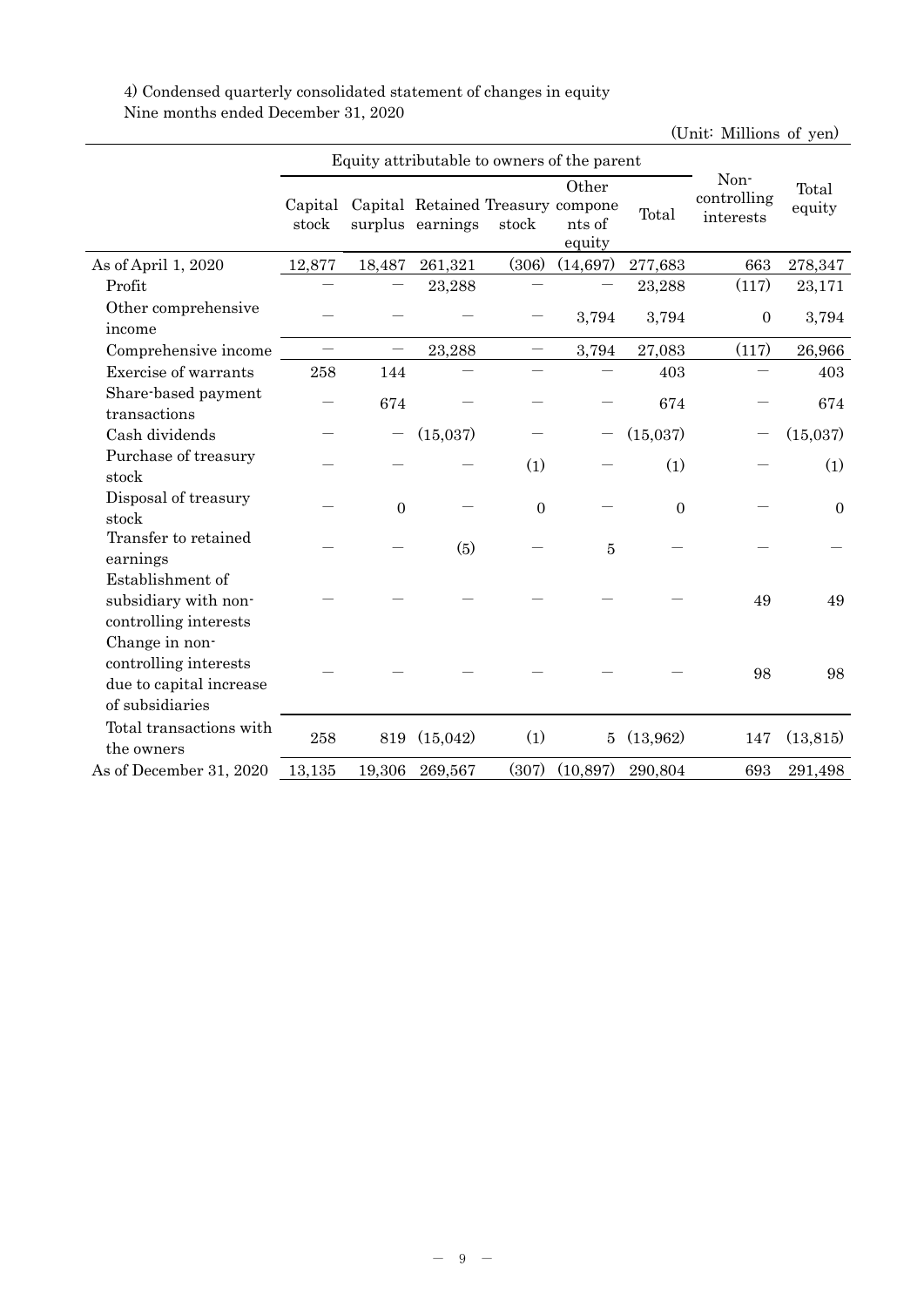|                                                                                       |                  | Equity attributable to owners of the parent |                                                       |       |                           |           |                                  |                 |
|---------------------------------------------------------------------------------------|------------------|---------------------------------------------|-------------------------------------------------------|-------|---------------------------|-----------|----------------------------------|-----------------|
|                                                                                       | Capital<br>stock |                                             | Capital Retained Treasury compone<br>surplus earnings | stock | Other<br>nts of<br>equity | Total     | Non-<br>controlling<br>interests | Total<br>equity |
| As of April 1, 2021                                                                   | 13,229           | 19,581                                      | 279,477                                               | (307) | (4,082)                   | 307,898   | 771                              | 308,669         |
| Profit                                                                                |                  |                                             | 32,901                                                |       |                           | 32,901    | (117)                            | 32,784          |
| Other comprehensive<br>income                                                         |                  |                                             |                                                       |       | 3,729                     | 3,729     | (0)                              | 3,729           |
| Comprehensive income                                                                  |                  | $\overline{\phantom{0}}$                    | 32,901                                                |       | 3,729                     | 36,630    | (117)                            | 36,513          |
| Exercise of warrants                                                                  | 804              | 458                                         |                                                       |       |                           | 1,262     |                                  | 1,262           |
| Share-based payment<br>transactions                                                   |                  | 399                                         |                                                       |       |                           | 399       |                                  | 399             |
| Cash dividends                                                                        |                  |                                             | (15,258)                                              |       |                           | (15, 258) |                                  | (15, 258)       |
| Purchase of treasury<br>stock                                                         |                  |                                             |                                                       | (2)   |                           | (2)       |                                  | (2)             |
| Disposal of treasury<br>stock                                                         |                  |                                             |                                                       |       |                           |           |                                  |                 |
| Transfer to retained<br>earnings                                                      |                  |                                             |                                                       |       |                           |           |                                  |                 |
| Establishment of<br>subsidiary with non-<br>controlling interests                     |                  |                                             |                                                       |       |                           |           |                                  |                 |
| Change in non-<br>controlling interests<br>due to capital increase<br>of subsidiaries |                  |                                             |                                                       |       |                           |           |                                  |                 |
| Total transactions with<br>the owners                                                 | 804              | 857                                         | (15,258)                                              | (2)   |                           | (13,598)  |                                  | (13,598)        |
| As of December 31, 2021                                                               | 14,034           | 20,439                                      | 297,120                                               | (310) | (353)                     | 330,930   | 654                              | 331,584         |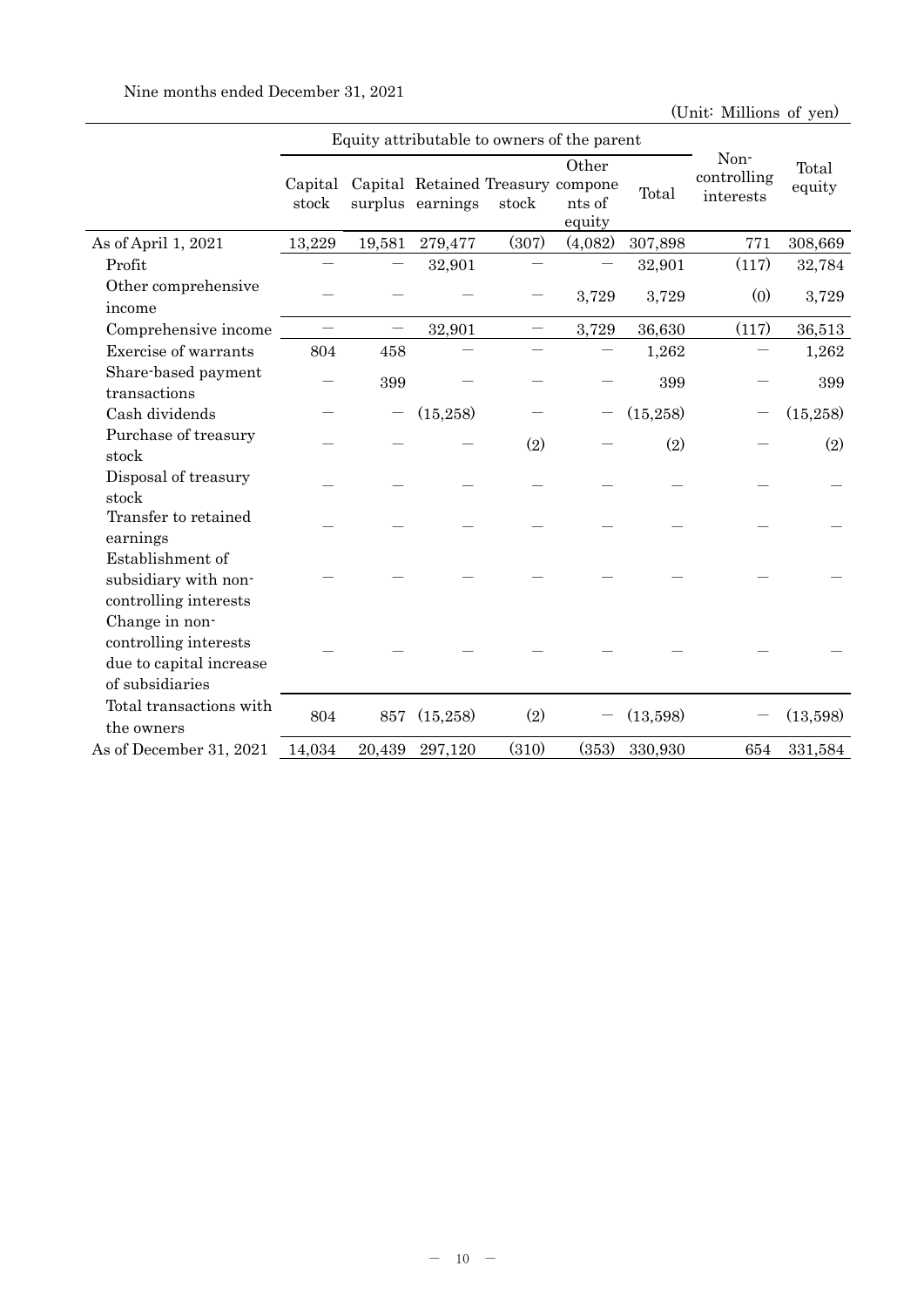|                                                                  | Nine months ended<br>December 31, 2020 | Nine months ended<br>December 31, 2021 |
|------------------------------------------------------------------|----------------------------------------|----------------------------------------|
| Cash flows from operating activities                             |                                        |                                        |
| Profit before tax                                                | 33,286                                 | 48,065                                 |
| Depreciation and amortization                                    | 18,877                                 | 21,197                                 |
| Share of loss (profit) on equity method                          | 1,599                                  | 2,084                                  |
| Loss on retirement of non-current assets                         | 161                                    | 1,958                                  |
| Decrease (increase) in trade receivable                          | 3,189                                  | 3,021                                  |
| Decrease (increase) in inventories                               | (1,277)                                | (15, 946)                              |
| Increase (decrease) in trade payable                             | (4,390)                                | 3,261                                  |
| Decrease/increase in consumption taxes                           | 1,744                                  | 932                                    |
| receivable/payable                                               |                                        |                                        |
| Increase (decrease) in contract liabilities                      | 2,058                                  | (1,172)                                |
| Increase (decrease) in accrued bonuses                           | (1,948)                                | (2,076)                                |
| Other-net                                                        | (1, 474)                               | 2,004                                  |
| Subtotal                                                         | 51,824                                 | 63,330                                 |
| Interest and dividend received                                   | 170                                    | 222                                    |
| Interest paid                                                    | (581)                                  | (525)                                  |
| Income taxes paid                                                | (11,661)                               | (12,080)                               |
| Net cash provided by (used in) operating<br>activities           | 39,752                                 | 50,947                                 |
| Cash flows from investing activities                             |                                        |                                        |
| Purchases of property, plant and                                 | (6, 499)                               | (10, 179)                              |
| equipment                                                        |                                        |                                        |
| Purchases of intangible assets                                   | (12,044)                               | (14, 465)                              |
| Payments resulting in an increase in                             | (3,089)                                | (848)                                  |
| long-term prepaid expenses                                       |                                        |                                        |
| Purchase of investments in equity                                | (613)                                  |                                        |
| instruments                                                      |                                        |                                        |
| Purchases of investments in debt                                 |                                        | (1,199)                                |
| instruments                                                      | (1,728)                                | (553)                                  |
| Payments into time deposits<br>Proceeds from withdrawal of time  |                                        |                                        |
| deposits                                                         | 1,078                                  | 678                                    |
| Other-net                                                        | (184)                                  | (108)                                  |
| Net cash provided by (used in) investing                         | (23,080)                               | (26, 675)                              |
| activities                                                       |                                        |                                        |
| Cash flows from financing activities                             |                                        |                                        |
| Exercise of warrants                                             | 403                                    | 1,262                                  |
| Dividends paid                                                   | (15,037)                               | (15, 258)                              |
| Repayments of lease liabilities                                  | (4,936)                                | (4,865)                                |
| $Other-net$                                                      | 145                                    | (7)                                    |
| Net cash provided by (used in) financing<br>activities           | (19, 425)                              | (18, 869)                              |
| Effects of exchange rate changes on cash<br>and cash equivalents | 898                                    | 1,574                                  |
| Net increase (decrease) in cash and cash                         |                                        |                                        |
| equivalents                                                      | (1,855)                                | 6,977                                  |
| Cash and cash equivalents at the beginning                       | 56,592                                 | 66,467                                 |
| of the term<br>Cash and cash equivalents at the end of the       |                                        |                                        |
| term                                                             | 54,737                                 | 73,445                                 |

# 5) Condensed quarterly consolidated statement of cash flows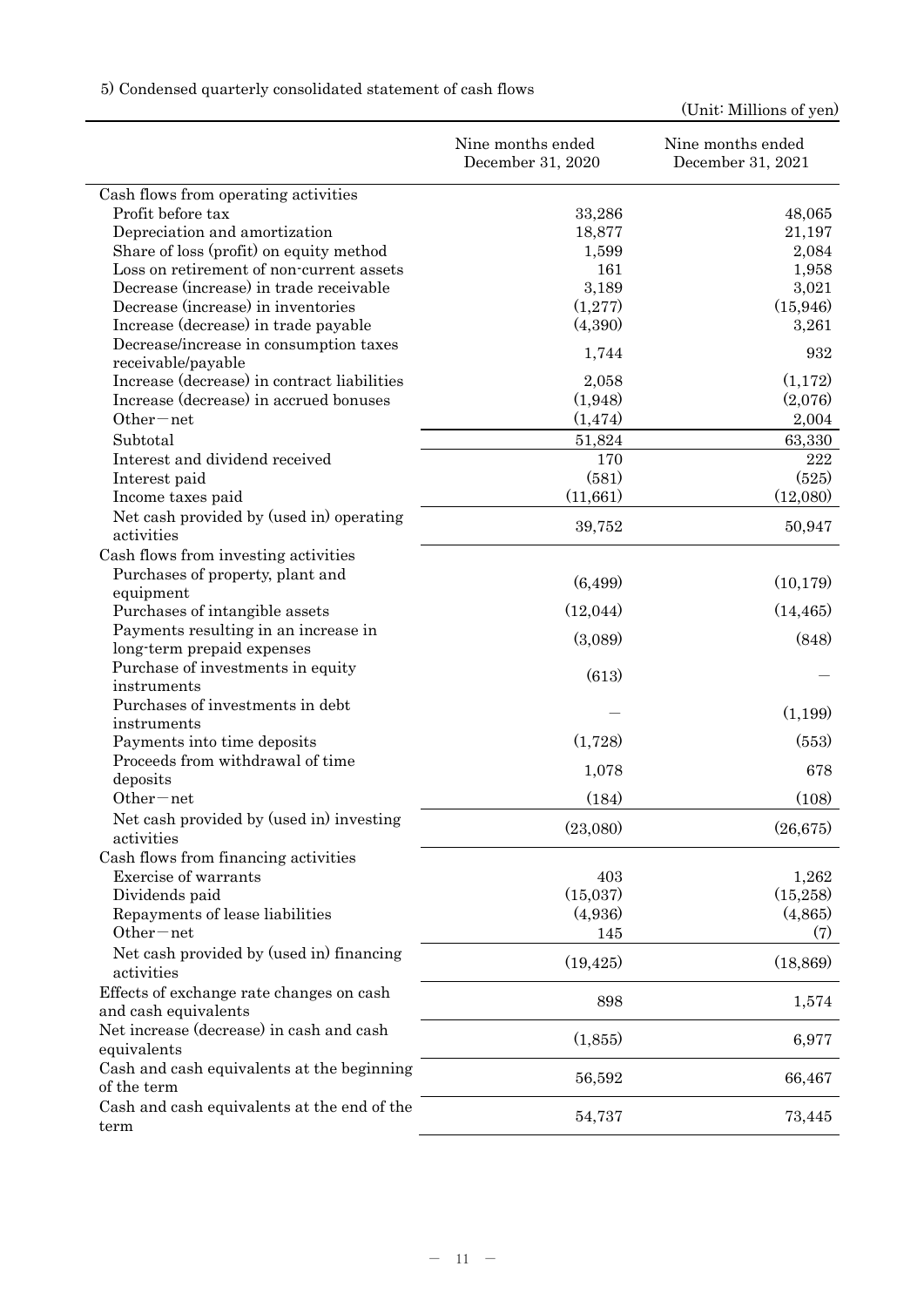6) Notes to the condensed quarterly consolidated financial statements

- 1. Notes related to the going concern assumption Not applicable
- 2. Segment information
	- 1) Overview of reportable segments

The Group's reportable segments are the constituent business units of the Group for which separate financial data are available and that are examined on a regular basis for the purpose of enabling the Managing Board to allocate managerial resources and evaluate results of operations.

The Group is primarily engaged in the manufacture and sale of diagnostic instruments and reagents. These businesses are conducted in Japan by the Company, and in the Americas, EMEA, China and the Asia Pacific by regional headquarters established in those regions. These companies formulate overarching strategies tailored to regional characteristics and conduct business activities accordingly. Regional headquarters and other domestic and overseas subsidiaries are independent management units that handle production and sales for each region.

Accordingly, the Group has five reportable segments comprising geographical segments based on manufacturing and sales systems. These are "Japan," the "Americas," "EMEA," "China," and the "Asia Pacific."

2) Segment profit and operating results

Profit and operating results from continuing operations by reportable segment of the Group are as follows;

Intersegment sales are determined based on market prices or costs of goods manufactured.

Accounting policies of reporting segments are consistent with the Group's accounting policies indicated in the consolidated financial statements for the previous fiscal year.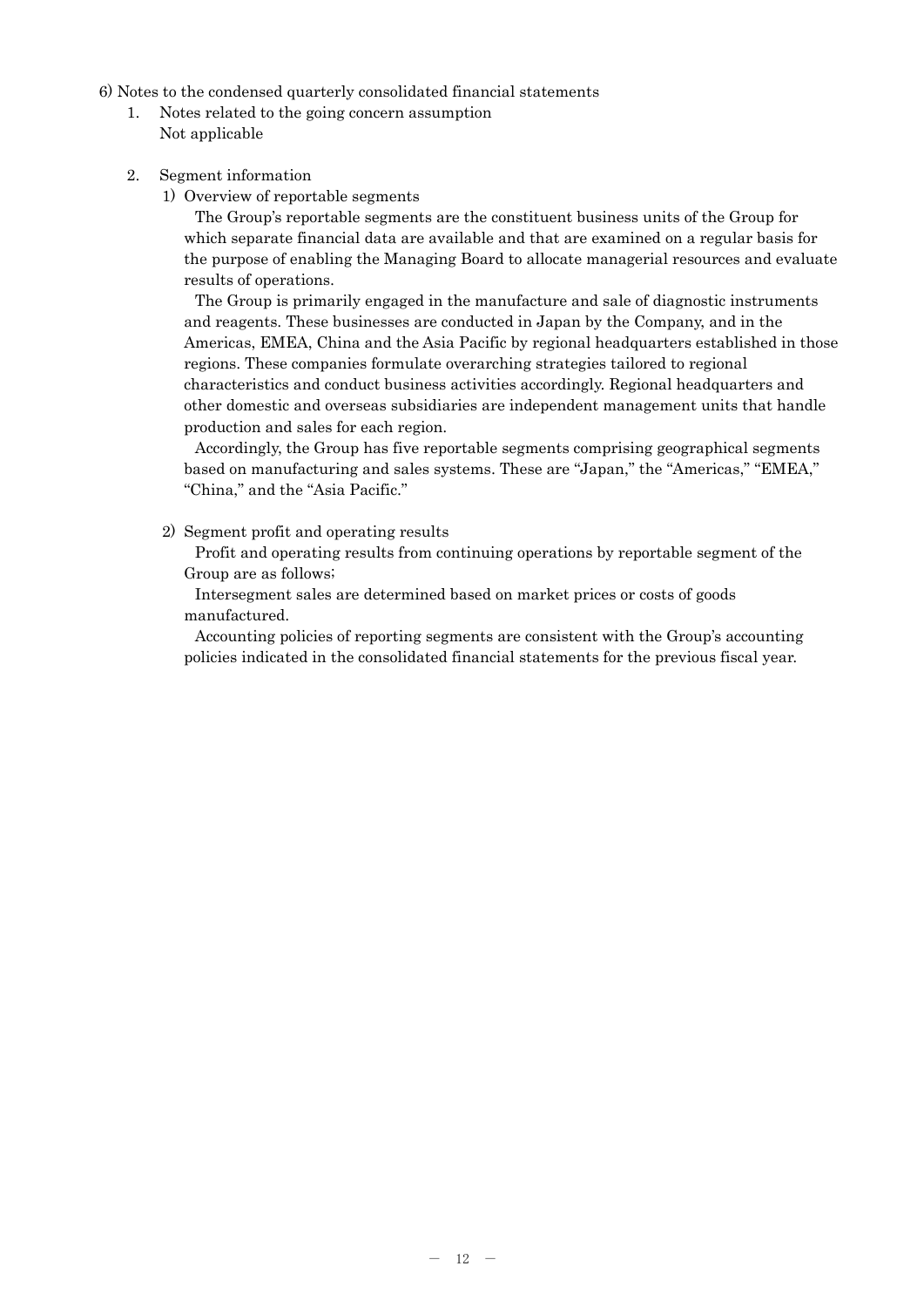| Nine months ended December 31, 2020 |  |  |  |  |
|-------------------------------------|--|--|--|--|
|-------------------------------------|--|--|--|--|

|                                                                                           | Reportable segment |          |             |              |                 |         |           | Adjustments Consolidated |
|-------------------------------------------------------------------------------------------|--------------------|----------|-------------|--------------|-----------------|---------|-----------|--------------------------|
|                                                                                           | Japan              | Americas | <b>EMEA</b> | China        | Asia<br>Pacific | Total   | (Note 1)  | (Note 2)                 |
| <b>Sales</b>                                                                              |                    |          |             |              |                 |         |           |                          |
| Sales to<br>external<br>customers                                                         | 36,154             | 42,403   | 60,141      | 56,317       | 16,832          | 211,848 |           | 211,848                  |
| Intersegment<br>sales                                                                     | 76,250             | 325      | 2,657       | $\mathbf{0}$ | $\mathbf{1}$    | 79,234  | (79, 234) |                          |
| Total                                                                                     | 112,404            | 42,728   | 62,798      | 56,317       | 16,833          | 291,083 | (79, 234) | 211,848                  |
| Segment profit<br>$(\text{loss})$                                                         | 21,780             | 959      | 7,503       | 3,051        | 1,723           | 35,019  | 888       | 35,907                   |
| Financial<br>income                                                                       |                    |          |             |              |                 |         |           | 241                      |
| Financial<br>expenses                                                                     |                    |          |             |              |                 |         |           | 615                      |
| Share of profit<br>(loss) of<br>associates<br>accounted for<br>using the equity<br>method |                    |          |             |              |                 |         |           | (1,599)                  |
| Foreign<br>exchange gain<br>$(\text{loss})$                                               |                    |          |             |              |                 |         |           | (648)                    |
| Profit before tax                                                                         |                    |          |             |              |                 |         |           | 33,286                   |
| Income taxes<br>expenses                                                                  |                    |          |             |              |                 |         |           | 10,114                   |
| Profit                                                                                    |                    |          |             |              |                 |         |           | 23,171                   |

Notes:

1. Segment profit (loss) adjustments of ¥888 million include ¥732 million for the unrealized gains on inventories and ¥214 million for the unrealized gains on non-current assets.

2. Segment profit (loss) is adjusted to coincide with operating profit in the condensed quarterly consolidated statement of income.